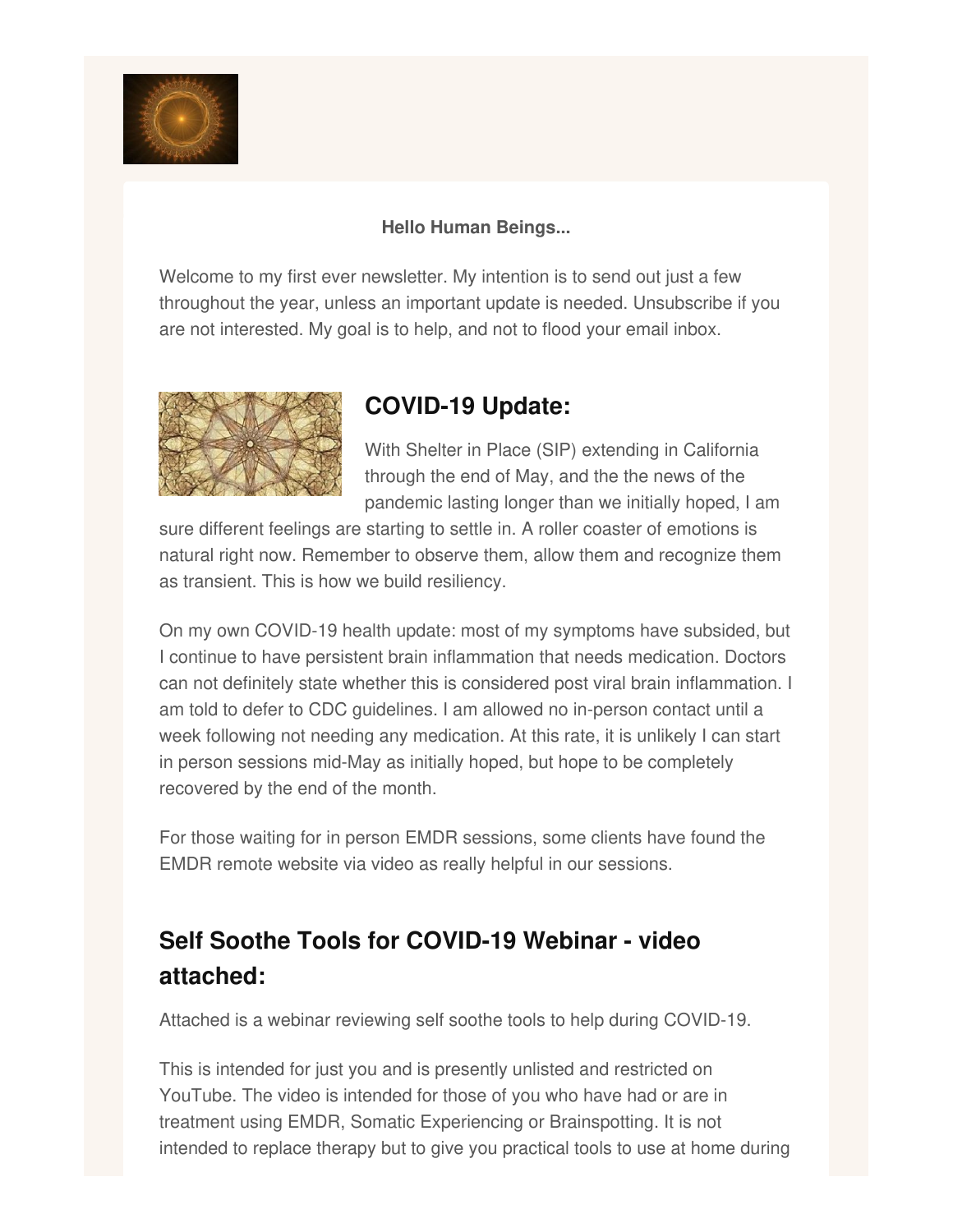this time. I am presently giving more thought into whether to publish this widely. I hope you find it useful. Please copy and paste this link below:

https://youtu.be/0viJaass1fk



## **Finances/payments during this time**

I've spent some time reflecting on what seems financially reasonable for all of us during this time, as we are all likely to be fiscally impacted by the pandemic one way or another.

-Business and payment as usual seems fair for those who are retired or those that continue to have a PPO plan, HSA plan, employment, or monthly assisted income. (Regardless of loss of equity/retirement percentage, etc.).

-For those who have temporarily had a reduction in income, or temporarily not working due to shelter in place, I can offer delayed payment for three months up to a certain amount or a monthly payment plan (credit card needed on file).

-For those who have lost their job, and have no insurance, and have no other family fiscal support, we can discuss a temporary sliding scale for three months.

-Finally, sliding scale/pro bono services are strictly reserved for short term acute trauma resolution for front line emergency room healthcare workers directly impacted by their treatment of COVID-19 patients. (And otherwise acute victims of crime).

-As usual, I'm flexible about treatment frequency. If you need a reduction in sessions or a temporary increase in sessions, this is always an option.

Please feel free to discuss any of the above with me. We are a community helping each other.

**In healing,**

**Karen @ Karen Sprinkel, Individual & Family Trauma Therapy Corporation**